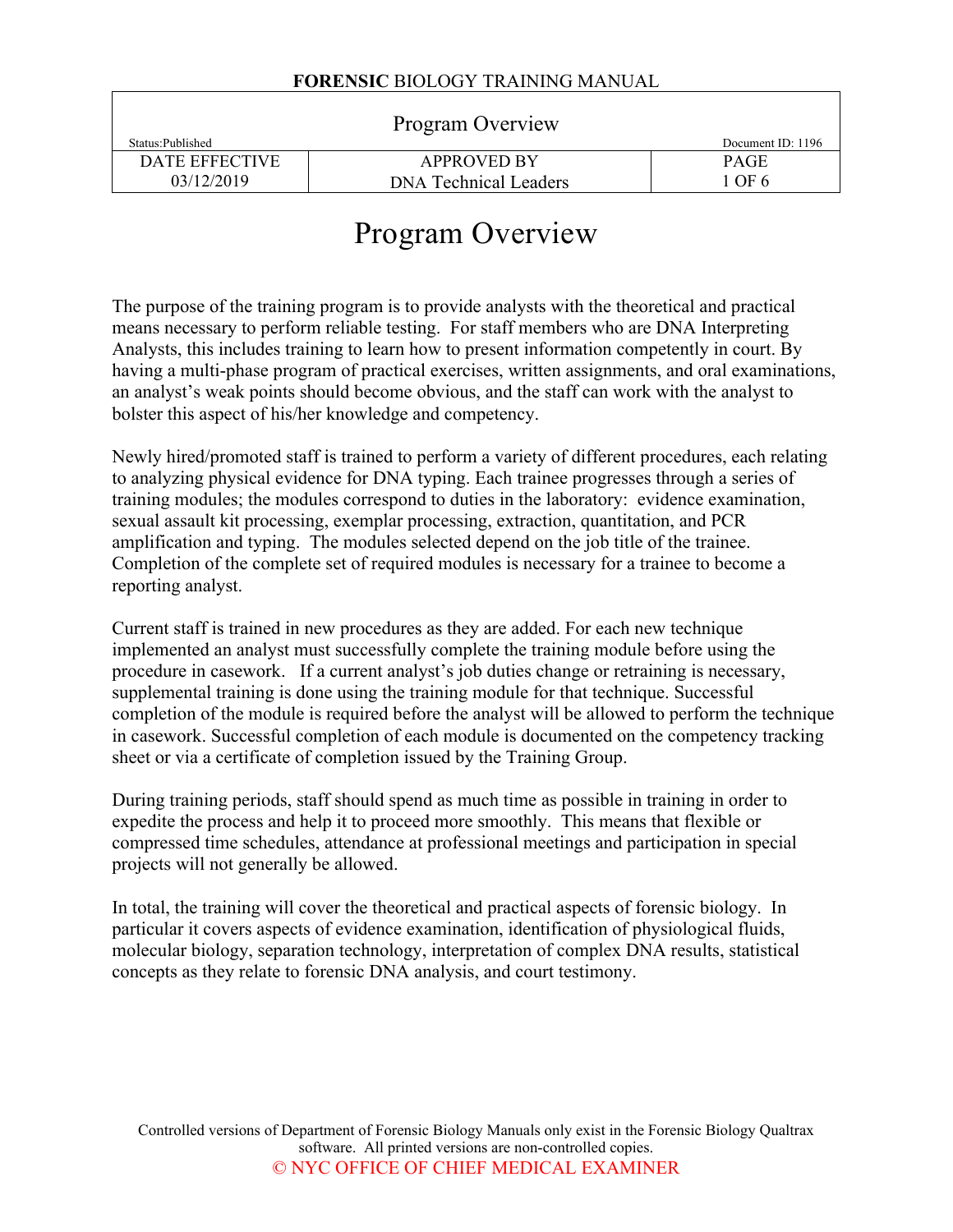| Program Overview  |                              |                   |  |
|-------------------|------------------------------|-------------------|--|
| Status: Published |                              | Document ID: 1196 |  |
| DATE EFFECTIVE    | <b>APPROVED BY</b>           | <b>PAGE</b>       |  |
| 03/12/2019        | <b>DNA Technical Leaders</b> | 2 OF 6            |  |

#### **A. Training – evidence examination and serological methods**

The goal of training and competency testing in the classical forensic biology methods is to establish consistency of performance between individual analysts and to maintain the highest possible level of performance over time. These analytical procedures for identifying physiological fluids are the foundation on which further individualization (DNA testing) is based, and their behavior and limitations must be understood.

The classical forensic biology training program is monitored by the Director, Deputy Directors, Assistant Directors, and/or Criminalist IV supervisor. The training may be provided by any Criminalist I or higher who is competent and has the appropriate level of experience (generally, at least three months of casework experience performing the specific procedure).

#### **B. Training - DNA analysis**

The goal of training and competency testing in the DNA laboratory is to establish consistency of performance throughout the laboratory and to maintain the highest possible level of performance over time.

The DNA training program is monitored by the Director, Deputy Directors, Assistant Directors, and/or Criminalist IV supervisor. The training may be provided by any Criminalist II or higher who is competent and has the appropriate level of experience (generally, at least three months of casework experience performing the specific procedure).

The trainee may not interpret DNA results (STR CE processing and signing DNA reports) until they become a DNA Interpreting Analyst. This means that they(1) meet or exceed the degree and educational requirements as defined by the applicable "FBI Quality Assurance Standards for Forensic DNA Testing Laboratories (2) have a minimum of six months of documented forensic human-DNA lab experience, (3) successfully completed all training modules, (4) successfully completed a written exam, oral exam, and DNA moot court. They will be expected to manage their DNA cases and write DNA reports for their supervisor's signature in the interim.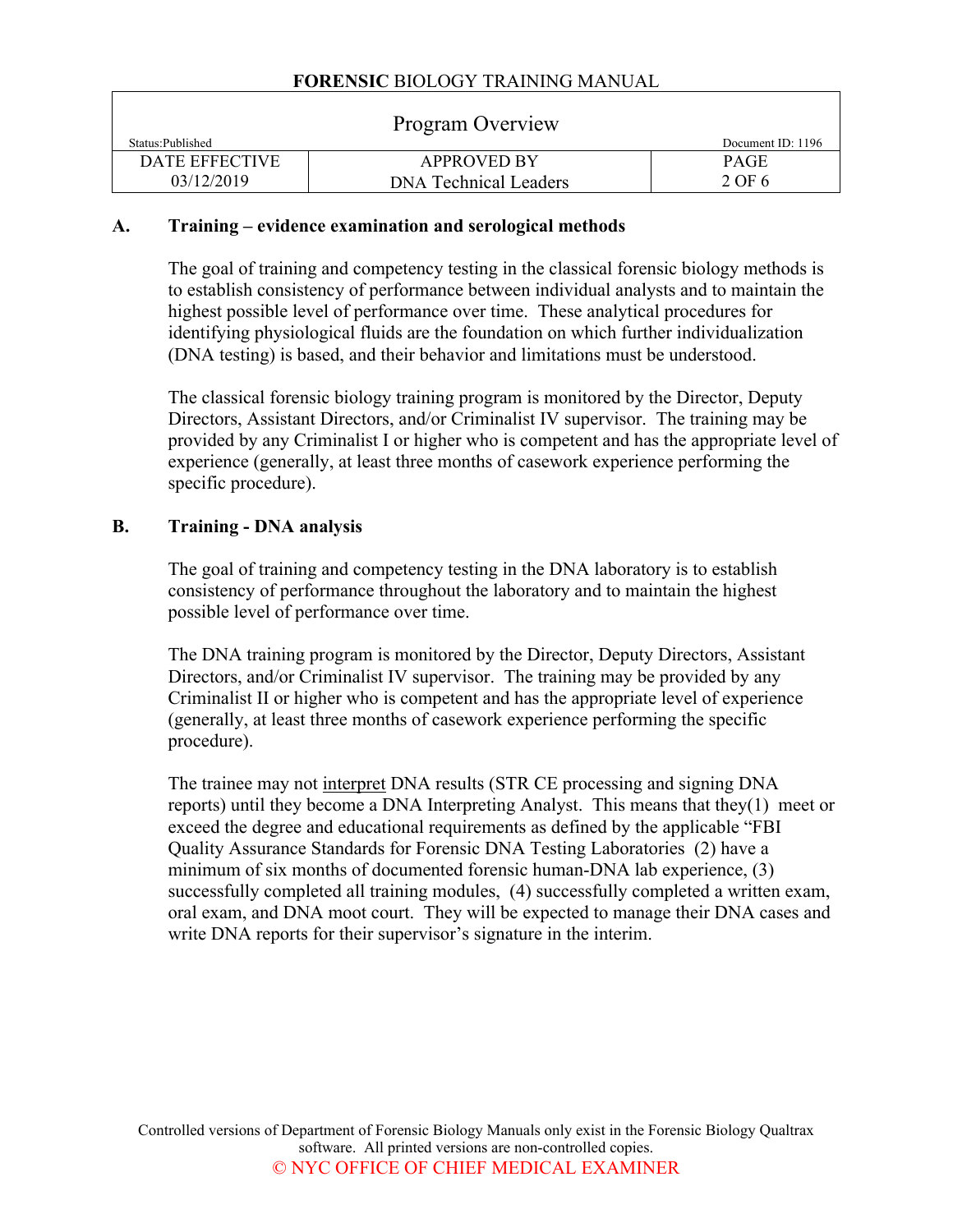|                   | Program Overview             |                   |
|-------------------|------------------------------|-------------------|
| Status: Published |                              | Document ID: 1196 |
| DATE EFFECTIVE    | <b>APPROVED BY</b>           | <b>PAGE</b>       |
| 03/12/2019        | <b>DNA Technical Leaders</b> | 3 OF 6            |

If any new or additional federal and/or state requirements are imposed, they must be met *by an analyst prior to interpreting and reporting DNA results.*

*Failure to satisfactorily complete competency tests, written or oral examinations, DNA mock court, required courses, or other required training activities, within a reasonable time frame after the beginning of training, may constitute grounds for demotion or termination.* 

#### **C. Training record**

The training is documented and maintained in a training record. The training record may contain notes, results, photographs, etc. generated during training. In addition, for each topic the date and initials of the trainer should be documented. The direct supervisor should regularly review the contents of the training record for accuracy and completeness.

The training record is the property of the Department of Forensic Biology and will be retained by the Department.

#### **D. Training schedule**

A training schedule must be provided to each trainee and all scientific staff responsible for any aspect of the training. Because the training schedule affects many aspects of department operations, it should be adhered to as carefully as possible. Each module has adequate time allotted for the training.

For Criminalist I's the training is limited*.* Once competency is attained in a module, the trainee may be given a one or two week assignment in that technical rotation performing analysis on casework samples.

For Criminalist II's and above, the training is continuous and does not include intermediate assignments to technical rotations. Once all required training modules and DNA moot court is complete, the trainee joins the pod/functional group system.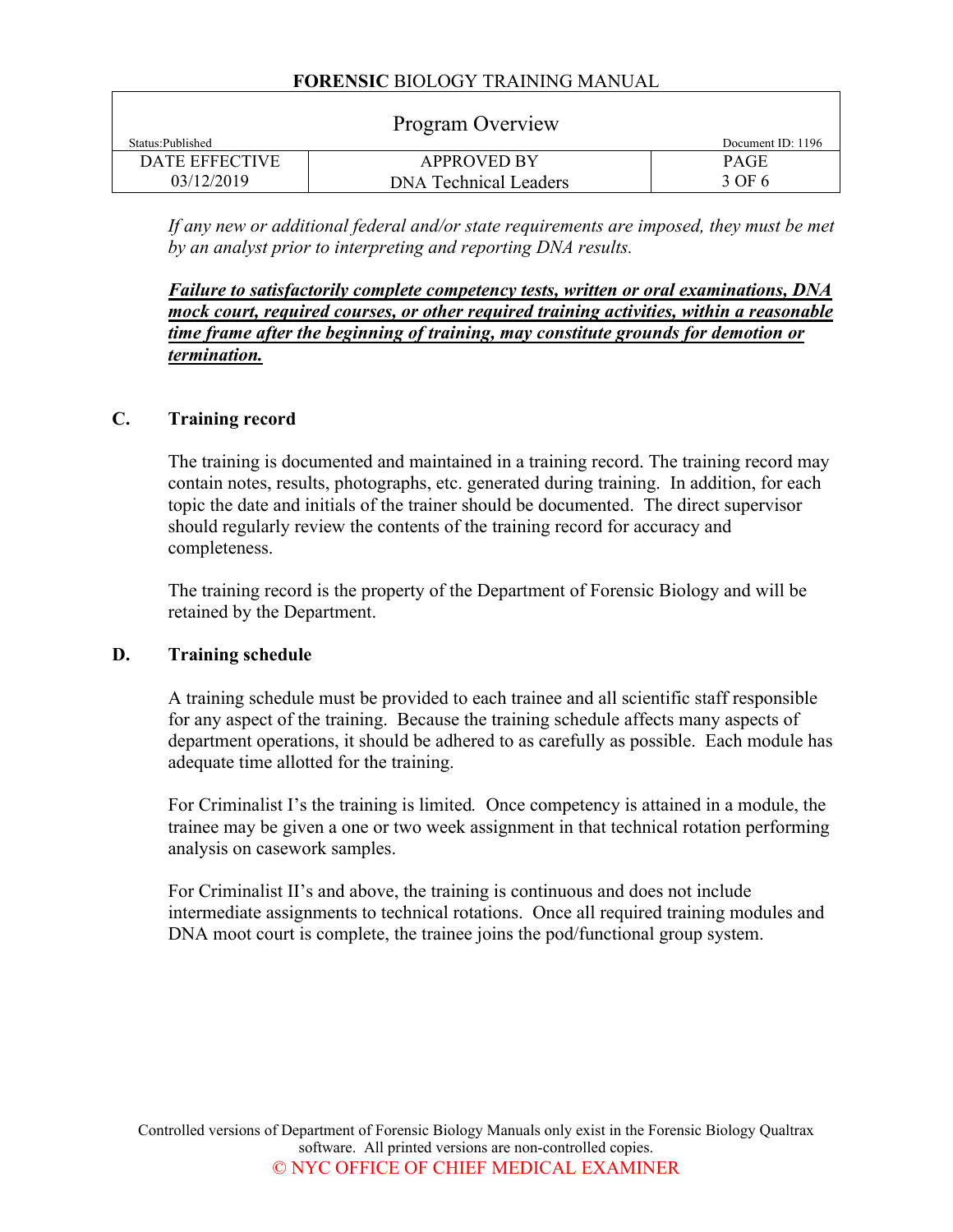|                   | Program Overview             |                   |
|-------------------|------------------------------|-------------------|
| Status: Published |                              | Document ID: 1196 |
| DATE EFFECTIVE    | <b>APPROVED BY</b>           | <b>PAGE</b>       |
| 03/12/2019        | <b>DNA Technical Leaders</b> | 4 OF 6            |

## **E. Roles and responsibilities**

 $\overline{1}$ 

Any analyst that is training full time or returning from leave and undergoing refresher training reports directly to the Criminalist IV training supervisor.

Those awaiting training and given temporary assignments report directly to the supervisor of the group and/or team they are assigned to.

| <b>Training Team</b> | The training team is responsible for periodic review and/or<br>revision of the Training Manual and reference articles.                                                                                                                                                                                                          |
|----------------------|---------------------------------------------------------------------------------------------------------------------------------------------------------------------------------------------------------------------------------------------------------------------------------------------------------------------------------|
|                      | The training team is responsible for preparation of training<br>schedules, training assignments, and training records. This<br>includes scheduling of training given by OCME staff other than<br>those from the Department of Forensic Biology.                                                                                 |
|                      | The training team is responsible for ensuring that practice samples<br>and competency test samples are prepared.                                                                                                                                                                                                                |
|                      | The training team is responsible for ensuring that reference<br>material is available.                                                                                                                                                                                                                                          |
|                      | The training team is responsible for maintaining the training<br>records of current analysts.                                                                                                                                                                                                                                   |
| <b>Trainee</b>       | The trainee is expected to be ready by no later than an agreed upon<br>time in which there is directly supervised training (observation or<br>demonstration of a technique). A more flexible schedule may be<br>possible on days where the trainee is working on practical<br>exercises, practice samples, or competency tests. |
|                      | The trainee is expected to do the required readings and be prepared<br>to answer questions from the trainer or their supervisor on the<br>topics as they are covered.                                                                                                                                                           |
|                      | The trainee is expected to work on and complete the written<br>questions during the time period of the training module and/or<br>lecture. They should not be postponed until the end of hands-on<br>training.                                                                                                                   |
|                      | The trainee is responsible for getting all the necessary training<br>signatures and for compiling all required training documentation.                                                                                                                                                                                          |
|                      | Controlled versions of Department of Forensic Biology Manuals only exist in the Forensic Biology Qualtrax<br>software. All printed versions are non-controlled copies.<br>© NYC OFFICE OF CHIEF MEDICAL EXAMINER                                                                                                                |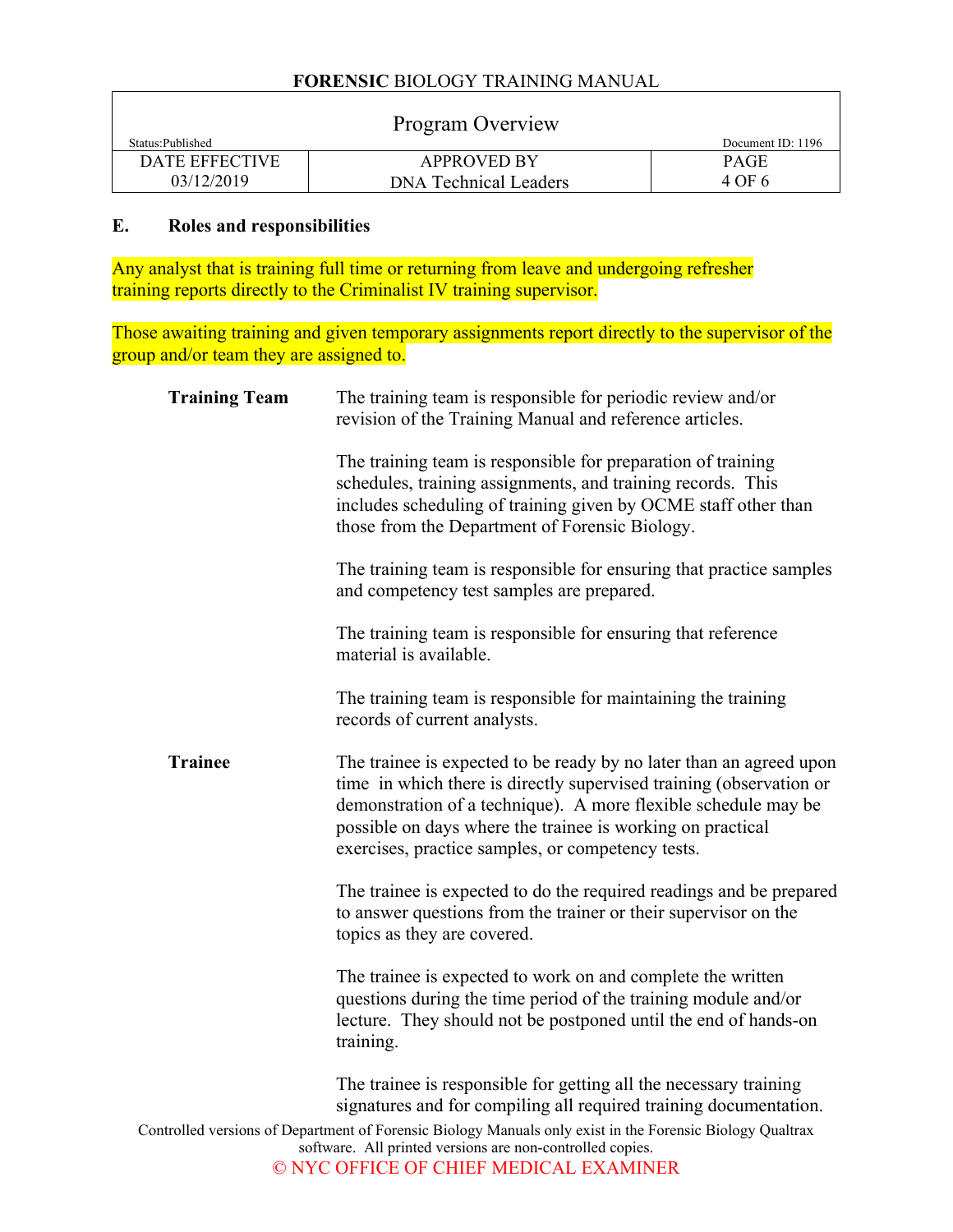| Status:Published      | <b>Program Overview</b>                                                                                                                                                                                                                                                                                                                                                                                                                                                     | Document ID: 1196 |
|-----------------------|-----------------------------------------------------------------------------------------------------------------------------------------------------------------------------------------------------------------------------------------------------------------------------------------------------------------------------------------------------------------------------------------------------------------------------------------------------------------------------|-------------------|
| <b>DATE EFFECTIVE</b> | <b>APPROVED BY</b>                                                                                                                                                                                                                                                                                                                                                                                                                                                          | PAGE              |
| 03/12/2019            | <b>DNA Technical Leaders</b>                                                                                                                                                                                                                                                                                                                                                                                                                                                | 5 OF 6            |
|                       | At the completion of training the trainee is responsible for<br>providing the complete training record to the Training Team for<br>review.                                                                                                                                                                                                                                                                                                                                  |                   |
| <b>Trainer</b>        | The trainer is expected to be ready to go no later than an agreed<br>upon time in which there is directly supervised training<br>(observation or demonstration of a technique). The trainer must<br>realize that training has the priority; meetings or other tasks may<br>have to be postponed. If the assigned trainer finds he/she is<br>unavoidably unable to perform the training, the scheduled trainer<br>must make arrangements for the training to be re-assigned. |                   |
|                       | The trainer is responsible for reinforcing the information from the<br>required reading and lectures by discussing each technique in<br>detail during the training, including theoretical and practical<br>aspects.                                                                                                                                                                                                                                                         |                   |
|                       | The trainer must be available for questions on days allocated for<br>the module.                                                                                                                                                                                                                                                                                                                                                                                            |                   |
|                       | The trainer must review any paperwork/documentation/records<br>generated during the demonstration of a technique by a trainee; the<br>review should include checking for completeness and accuracy.                                                                                                                                                                                                                                                                         |                   |
| <b>Supervisor</b>     | The direct supervisor of the trainee has the primary responsibility<br>for monitoring the trainee's progress. The supervisor must plan on<br>regularly spending time with the trainee, for example, by<br>scheduling weekly or biweekly meetings in order to:                                                                                                                                                                                                               |                   |
|                       | Discuss the topics covered by the required reading and<br>document completion of the reading.<br>Review the answers to the module assessment questions.<br>$\bullet$<br>Review the training record for completeness and accuracy.<br>Review, determine and document the successful completion of<br>competency tests.                                                                                                                                                       |                   |
|                       | The training supervisor is responsible for helping the trainees<br>choose cases for DNA mock court, may act as prosecutor, and<br>prepare them for testimony.                                                                                                                                                                                                                                                                                                               |                   |